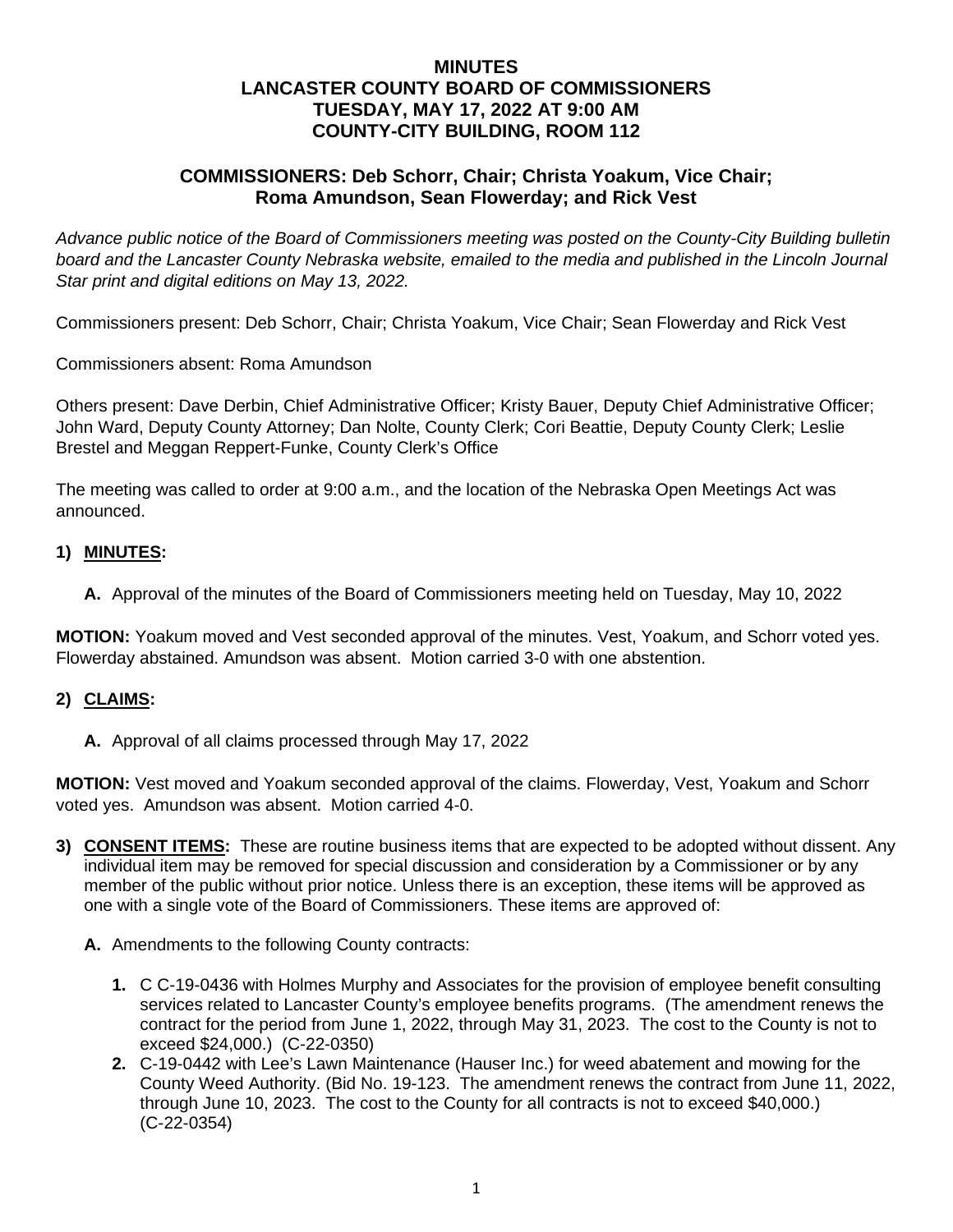- **3.** C-19-0441 with Beatrice Lawn Care Inc., for weed abatement and mowing for the County Weed Authority. (Bid No. 19-123. The amendment renews the contract from June 11, 2022, through June 10, 2023. The cost to the County for all contracts is not to exceed \$40,000.) (C-22-0355)
- **4.** C-19-0443 with Mr. Yards and More LLC for weed abatement and mowing for the County Weed Authority. (Bid No. 19-123. The amendment renews the contract from June 11, 2022, through June 10, 2023. The cost to the County for all contracts is not to exceed \$40,000.) (C-22-0356)
- **5.** C-18-0260 with TruGreen LP (TruGreen) for weed control and fertilization services for County Corrections. (Quote No. 5866. The amendment extends the contract from June 5, 2022, through October 31, 2022. The cost to the County is not to exceed \$8,000.) (C-22-0353)
- **6.** C-22-0073 with Felsburg Holt & Ullevig to add geotechnical engineering services for the replacement of Bridge C-253 located on West Branched Oak Road. (The additional cost to the County shall not exceed \$12,900.) (C-22-0358)
- **B.** Change Order 1 to County Contract C-22-0325 with Subsurface Inc., to add an additional site (Expenditures shall not exceed \$46,280.) (C-22-0352)
- **C.** Change Order 2 to County Contract C-22-0160 with General Excavating for additional labor, materials and equipment. (The amount shall not exceed \$4,153.95.) (C-22-0357)
- **D.** Utility Permit 2246 allowing Unite Private Networks (UPN) to replace a fiber optic line due to replacement of County Structure E-189. (Installation starts at the intersection of NW 140th Street and West Waverly Road, then east on the south side of West Waverly Road for 1,000 feet +/- to a point 200 feet +/- past the County culvert being replaced. There is no cost to the County.) (C-22-0340)
- **E.** Setting a public hearing on Tuesday, May 24, 2021, at 9:00 a.m. in Room 112 of the County-City Building (555 S 10th Street, Lincoln, Nebraska) regarding applications for a Class Y liquor license for Capriolo Winery, LLC dba Windcrest Winery (3110 West Branched Oak Road, Raymond) and a corporate manager's liquor license for Shannon Martin-Roebuck.

**MOTION:** Vest moved and Yoakum seconded approval of the consent items. Yoakum, Flowerday, Vest and Schorr voted yes. Amundson was absent. Motion carried 4-0.

# **4) NEW BUSINESS:**

**A.** Resolution in the matter of extending the deadline for hearing protests regarding real property in Lancaster County from July 25, 2022, to August 10, 2022. (R-22-0032)

**MOTION:** Flowerday moved and Vest seconded approval of the resolution.

Cori Beattie, Deputy County Clerk, confirmed that this is the annual resolution allowing Lancaster County to extend the time for the protest process which is necessary due to the volume of filings.

**ROLL CALL:** Yoakum, Flowerday, Vest and Schorr voted yes. Amundson was absent. Motion carried 4-0.

**B.** Adoption of the 2022 Lancaster County Board of Equalization Policies and Procedures for property valuation protests.

**MOTION:** Yoakum moved and Flowerday seconded approval of the 2022 Lancaster County Board of Equalization Policies and Procedures. Vest, Yoakum, Flowerday and Schorr voted yes. Amundson was absent. Motion carried 4-0.

**C.** Resolution instituting eminent domain proceedings against Darin K. and Joetta M. Schwaninger. (Project 21-21, Culvert W-258) (R-22-0033)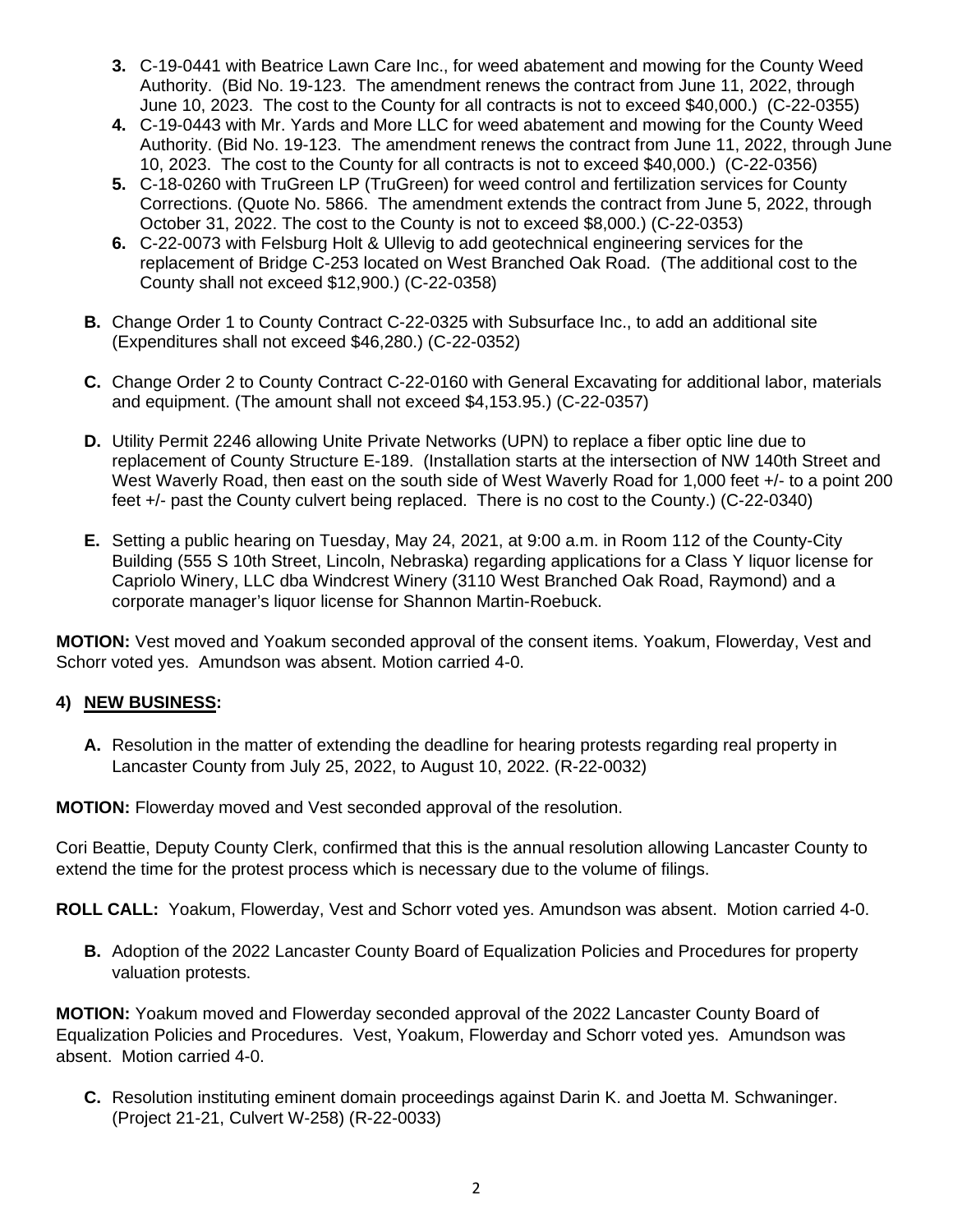Alex Olson, County Engineering Right-of-Way Manager, stated the Engineering Department has made several attempts to reach an agreement with the property owner to no avail. The project remains incomplete from last year and to move forward instituting of an eminent domain proceeding is needed.

**MOTION:** Vest moved and Yoakum seconded approval of the resolution. Flowerday, Vest, Yoakum and Schorr voted yes. Amundson was absent. Motion carried 4-0.

**D.** Special event permit application from Ben Cohoon, Off the Clock Events LLC, dba Pink Gorilla Events, for the Market-to-Market Relay to be held October 8, 2022.

**MOTION:** Vest moved and Yoakum seconded approval of the special event permit application. Yoakum, Flowerday, Vest and Schorr voted yes. Amundson was absent. Motion carried 4-0.

**E.** Amendment of a special designated license application from Sesostris Shrine Holding Corp. to hold an outdoor event at the Sesostris Shrine Temple (10508 Saltillo Road, Roca, Nebraska) on August 20, 2022.

Dave Weidner, Operations Manager of Sesostris Temple Holding Corporation, stated the application that was approved on May 10, 2022 did not have the updated location as the organizer moved the event to the other side of the building for more shade. He stated the application has been updated to reflect the new location.

**MOTION:** Vest moved and Flowerday seconded approval of the amendment to the special designated license application. Yoakum, Flowerday, Vest and Schorr voted yes. Amundson was absent. Motion carried 4-0.

**F.** Space rental agreement with the Lincoln Fire Fighters Reception Hall in conjunction with in-person referee hearings for property valuation protests. The cost to the County is \$500 per day of use. (C-22-0348)

**MOTION:** Yoakum moved and Flowerday seconded approval of the agreement. Vest, Yoakum, Flowerday and Schorr voted yes. Amundson was absent. Motion carried 4-0.

**G.** Agreement with Bradford Moore to provide a training session for Lancaster County appraisal staff. The cost to the County is \$6,000. (C-22-0346)

Rob Ogden, County Assessor/Register of Deeds, stated Bradford Moore will provide local training to twelve County appraisal staff.

**MOTION:** Flowerday moved and Vest seconded approval of the agreement. Flowerday, Vest, Yoakum and Schorr voted yes. Amundson was absent. Motion carried 4-0.

**H.** Contract with Lamar Advertising Company for digital advertising for the Department of Corrections. The cost to the County is \$5,600. (C-22-0360)

**MOTION:** Flowerday moved and Yoakum seconded approval of the contract. Yoakum, Flowerday, Vest and Schorr voted yes. Amundson was absent. Motion carried 4-0.

**I.** Ratification of a mini grant application and award from the Nebraska Department of Transportation Highway Safety Office in the amount of \$14,000 for Lancaster County Sheriff's Office overtime in conjunction with the "Click It or Ticket" enforcement mobilization. (C-22-0349)

**MOTION:** Vest moved and Flowerday seconded approval of the ratification of the grant application and award. Yoakum, Flowerday, Vest and Schorr voted yes. Amundson was absent. Motion carried 4-0.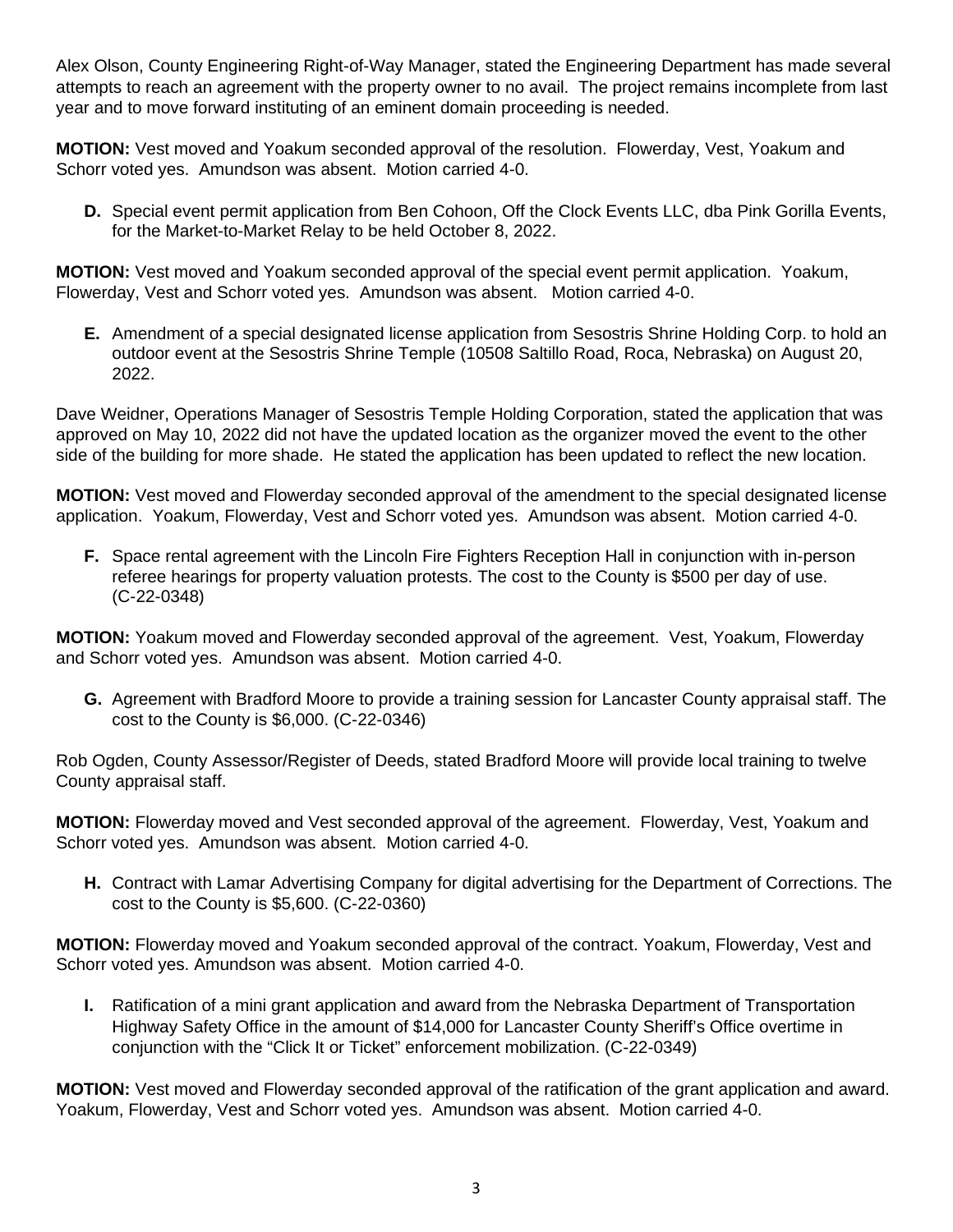**J.** Authorizing the Deputy Chief Administrative Officer to execute a Memorandum of Understanding with the Nebraska Crime Commission regarding the use of an on-line federal and state grant management system called AmpliFund. (C-22-0347)

**MOTION:** Vest moved and Yoakum seconded approval of the authorization.

Sara Hoyle, Human Services Director, stated AmpliFund is the new software program the Nebraska Crime Commission is moving to for on-line federal and state grant funding.

**ROLL CALL:** Vest, Yoakum, Flowerday and Schorr voted yes. Amundson was absent. Motion carried 4-0.

**K.** Grant contract with The Lincoln Rose Society from the Visitors Promotion Fund for promotional costs for the American Rose Society Central District Rose Show and Conference in an amount not to exceed \$1,000. (C-22-0351)

**MOTION:** Yoakum moved and Flowerday seconded approval of the contract. Flowerday, Vest, Yoakum and Schorr voted yes. Amundson was absent. Motion carried 4-0.

**L.** Grant contract with YWCA of Lincoln and Lancaster County for Diversity, Equity, Inclusion, and Consensus Building training for GARE members. The grant contract is funded by County General Funds in the amount of \$12,560. (The term of the grant contract is July 1, 2022, through June 30, 2023.) (C-22-0339)

Hoyle stated the contract provides training for City and County staff on how racial equality intersects with governmental policies and procedures.

Yoakum stated the training is another asset in reaching Lancaster County strategic planning goals.

**MOTION:** Vest moved and Flowerday seconded approval of the contract. Yoakum, Flowerday, Vest and Schorr voted yes. Amundson was absent. Motion carried 4-0.

- **M.** Grant contracts using ARPA (American Rescue Plan Act) funds with the following (Terms of the grants are March 1, 2022, through June 30, 2026):
	- **1.** Friendship Home in the amount of \$250,000. (C-22-0341)
	- **2.** Karen Society of Nebraska in the amount \$100,000. (C-22-0342)
	- **3.** Malone Center in the amount of \$1,500,000. (C-22-0343)
	- **4.** Rabble Mill in the amount of \$75,000. (C-22-0344)
	- **5.** Willard Community Center in the amount of \$150,000. (C-22-0345)

**MOTION:** Flowerday moved and Yoakum seconded approval of the contracts. Yoakum, Flowerday, Vest and Schorr voted yes. Amundson was absent. Motion carried 4-0.

**N.** Recommendation from the Purchasing Agent and County Engineer to award a bid to Van Kirk Bros. Contracting for the replacement of County Bridge E-171 at an estimated cost of \$522,578.60. (Bid 22- 095, Project 21-46) (B-22-095)

Pam Dingman, County Engineer, stated County Bridge E-171 a box culvert project for which the County received a transportation innovation grant. She displayed a map showing the project location (Exhibit 1).

**MOTION:** Yoakum moved and Vest seconded approval of the recommendation. Vest, Yoakum, Flowerday and Schorr voted yes. Amundson was absent. Motion carried 4-0.

**O.** Authorize Sara Hoyle, Lancaster County Human Services Director, to terminate County Contract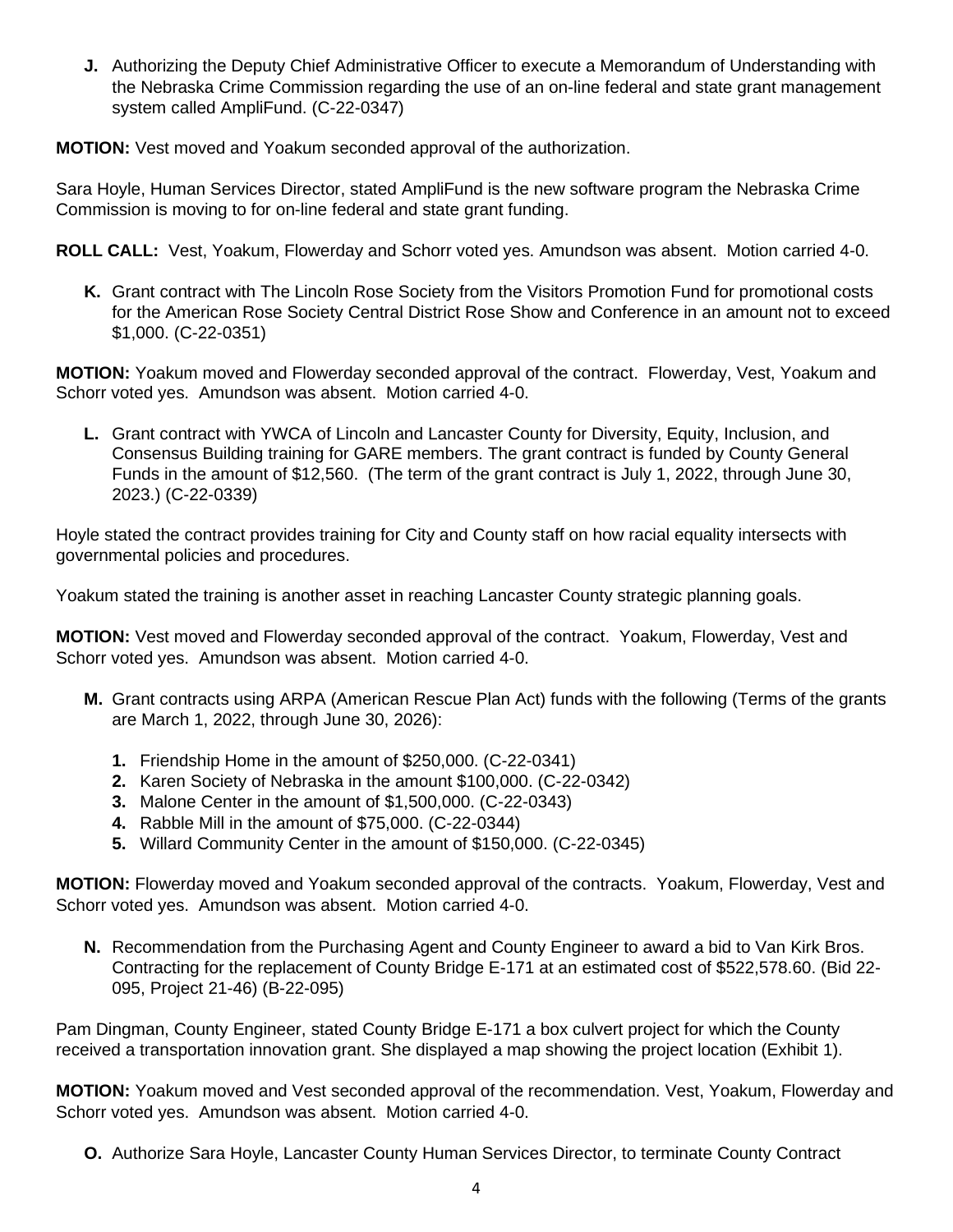C-21-0223, a Juvenile Justice and Delinquency Prevention subaward contract with UNO, by signing a written notice of termination.

**MOTION:** Vest moved and Yoakum seconded approval of the authorization. Flowerday, Vest, Yoakum and Schorr voted yes. Amundson was absent. Motion carried 4-0.

**P.** Authorize Steven Wesley, Director of the Youth Services Center, to provide notice to Lexipol that the County does not intend to renew County Contract C-21-0382 for online subscription services.

**MOTION:** Flowerday moved and Yoakum seconded approval of the authorization. Yoakum, Flowerday, Vest and Schorr voted yes. Amundson was absent. Motion carried 4-0.

**Q.** Termination of Information Exchange Agreement between the Social Security Administration and Lancaster County General Assistance of Nebraska.

Hoyle stated that Lancaster County General Assistance no longer receives reimbursements from the Social Security Administration due to Medicaid expansion.

**MOTION:** Vest moved and Yoakum seconded approval of the termination. Yoakum, Flowerday, Vest and Schorr voted yes. Amundson was absent. Motion carried 4-0.

**5) PUBLIC COMMENT:** Those wishing to speak on items relating to County business not on the agenda may do so at this time.

No one appeared for public comment.

# **6) ANNOUNCEMENTS:**

- **A.** The Lancaster County Board of Commissioners will hold a staff meeting, including budget hearings, on Thursday, May 19, 2022, at 8:30 a.m. in Room 112 of the County-City Building (555 S. 10th Street, Lincoln).
- **B.** The Lancaster County Board of Commissioners will hold its next regular meeting on Tuesday, May 24, 2022, at 9:00 a.m. in Room 112 of the County-City Building (555 S. 10th Street, Lincoln) with department budget hearings immediately following.
- **C.** County Commissioners can be reached at 402-441-7447 or [commish@lancaster.ne.gov.](mailto:commish@lancaster.ne.gov)
- **D.** The Lancaster County Board of Commissioners meeting is broadcast live on LNKTV City. For the rebroadcast schedule visit lincoln.ne.gov (keyword: LNKTV). Meetings are also streamed live on LNKTV, YouTube, Roku and Apple TV.

# **7) ADJOURNMENT**

**MOTION:** Vest moved and Yoakum seconded to adjourn at 9:19 a.m. Vest, Yoakum, Flowerday and Schorr voted yes. Amundson was absent. Motion carried 4-0.

Dan Nolte Lancaster County Clerk